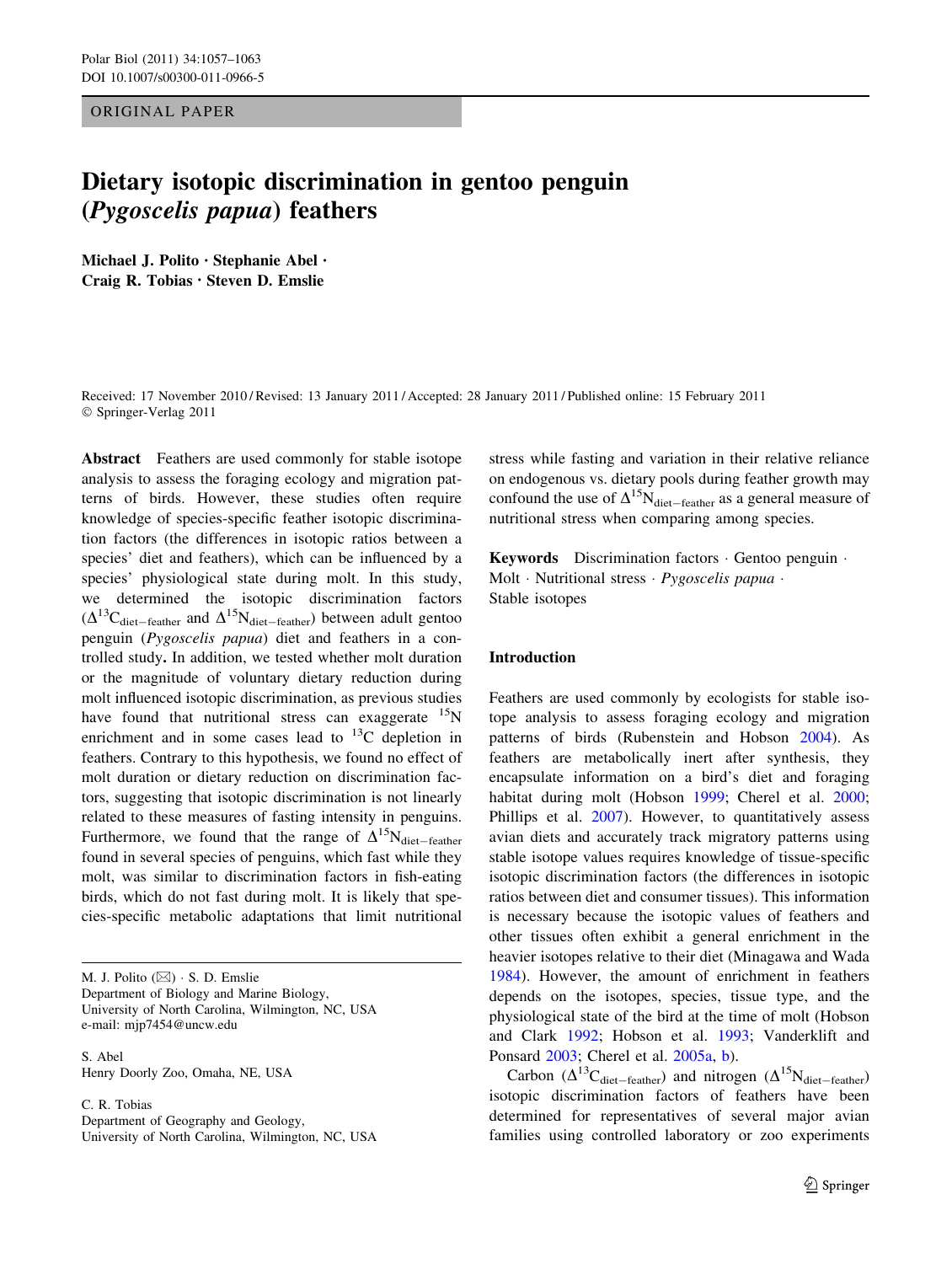(see review by Cherel et al. [2005b](#page-5-0)). Feather isotopic discrimination has been quantified in three species of penguins: the king penguin (Aptenodytes patagonicus), Humboldt penguin (Spheniscus humboldti), and rockhopper penguin (Eudyptes chrysocome; Cherel et al. [2005b](#page-5-0)). Unlike many other species of birds, adult penguins undergo a catastrophic molt in which all of their feathers are replaced over a 2- to 3-week period while fasting (Stonehouse [1967\)](#page-6-0). There is evidence that nutritional stress such as fasting can exaggerate  $15N$  enrichment and in some cases lead to  $^{13}$ C depletion in feathers (Hobson et al. [1993](#page-5-0); Cherel et al. [2005a;](#page-5-0) although see Kempster et al. [2007](#page-5-0)). This effect may be due to the mobilization of endogenous protein and lipid stores during fasting, which tend to have higher  $15N/14N$  ratios and lower  $12C/13C$  than dietary protein sources (Cherel et al. [2005a](#page-5-0)). However, in zoos, penguins are generally offered food during the molt period (Crissey et al. [2005](#page-5-0)), and previous studies of captive penguins have not quantified the extent of fasting and/or reduction in dietary intake experienced by adults during molt or examined its effect on dietary isotopic discrimination.

In this study, we determined isotopic discrimination factors between adult gentoo penguin (Pygoscelis papua) diet and feathers in a controlled study at the Henry Doorly Zoo, Omaha, Nebraska. Furthermore, we tested whether the length of the molt period and the magnitude of voluntary dietary reduction during molt influence dietary isotopic discrimination factors in this species. Based on the findings of Hobson et al. [\(1993](#page-5-0)) and Cherel et al. ([2005a](#page-5-0)), we hypothesize that penguins that have longer molt durations or reduce their food intake by a higher magnitude will have higher  $\Delta^{15}N_{\text{dict-feature}}$  and lower  $\Delta^{13}C_{\text{dict-feature}}$  due to the increased use of endogenous protein and lipid relative to recent dietary protein sources. We compare our results with diet to feather isotopic discrimination factors in other penguin and fish-eating bird species from both captive and wild studies.

#### Materials and methods

We maintained a captive population of 20 gentoo penguins (8 males and 12 females) on a consistent diet of Atlantic Herring (Clupea harengus) for 10 months prior to the start of molt. To confirm the isotopic consistency of penguin diets, we randomly sampled five individual herring per month over the 3 months leading up to and during the molt period (January to March 2008). We measured the weight (g) and standard length (mm) of these 15 fish and stored them frozen until later isotopic analysis. During the study, we hand-fed penguins ad libitum allowing us to record the approximate mass of herring each individual consumed per day during the 30 days prior to molt and throughout the molt period. We calculated the length of the molt period as the number of days between when flippers swell in size and old feathers begin to lift and stand out from the body to the end of molt when new body feathers are fully grown. Prior to molt in January 2008, we measured the mass of penguins to the nearest 10 g. However, due to logistical constraints, we could not measure the mass of penguins at the end of the molt period. Lastly, we collected three newly grown breast feathers from each adult gentoo penguin following their annual molt in late March 2008.

We homogenized whole-fish and fish muscle samples and dried them for 48 h in an oven at  $60^{\circ}$ C. We extracted lipids, which are depleted in  $^{13}$ C, from dried fish tissues using a Soxhlet apparatus with a 1:1 petroleum ether/ethyl ether solvent mixture for 8 h (Seminoff et al. [2007](#page-6-0)). Feathers were cleaned of surface contaminants using a 2:1 chloroform/methanol rinse and cut into small fragments with stainless steel scissors. Approximately 0.5 mg of each of the above materials was loaded into tin cups for  $\delta^{13}C$ and  $\delta^{15}N$  analysis. Samples were flash-combusted (Costech ECS4010 elemental analyzer) and analyzed for carbon and nitrogen isotopes ( $\delta^{13}$ C and  $\delta^{15}$ N) through an interfaced Thermo Delta V Plus continuous flow stable isotope ratio mass spectrometer (CFIRMS). Raw  $\delta$  values were normalized on a two-point scale using depleted and enriched glutamic acid standard reference materials USGS-40 ( $\delta^{13}$ C:  $-26.389 \pm 0.042$ ;  $\delta^{15}N$ :  $-4.5 \pm 0.1$ ) and USGS-41 ( $\delta^{13}C$ : 37.626  $\pm$  0.049;  $\delta^{15}N$ : 47.6  $\pm$  0.2). Sample precision based on internal repeats and duplicate standard reference materials was 0.1 and 0.2‰, for  $\delta^{13}C$ , and  $\delta^{15}N$ , respectively.

Stable isotope ratios are expressed in  $\delta$  notation in per mil units (%), according to the following equation:

$$
\delta X = \left[ \left( R_{\text{sample}} / R_{\text{standard}} \right) - 1 \right] 1000
$$

where X is  $^{13}$ C or  $^{15}$ N and R is the corresponding ratio  $13\text{C}/12\text{C}$  or  $15\text{N}/14\text{N}$ . The  $R_{\text{standard}}$  values were based on the Peedee belemnite (VPDB) for  $^{13}$ C and atmospheric N<sub>2</sub> for  $^{15}$ N.

We calculated  $\Delta^{13}C_{\text{dict-feature}}$  and  $\Delta^{15}N_{\text{dict-feature}}$  by subtracting the isotope values of each individual's feathers from the mean isotopic values of their diet (herring). Statistical calculations were preformed using SAS (version 9.1, SAS Institute 1999) and Number Cruncher Statistical Systems (NCSS; Hintze [2004](#page-5-0)). Prior to analysis, we examined data using an omnibus normality test and modified Levene equal-variance test and used non-parametric methods when appropriate. We used Kruskal–Wallis tests and paired  $t$  tests to test for consistency in the length, mass, and isotopic values of the herring fed to penguins during our study. We also used two-sample  $t$  tests to test for differences in the molt characteristics and isotopic values of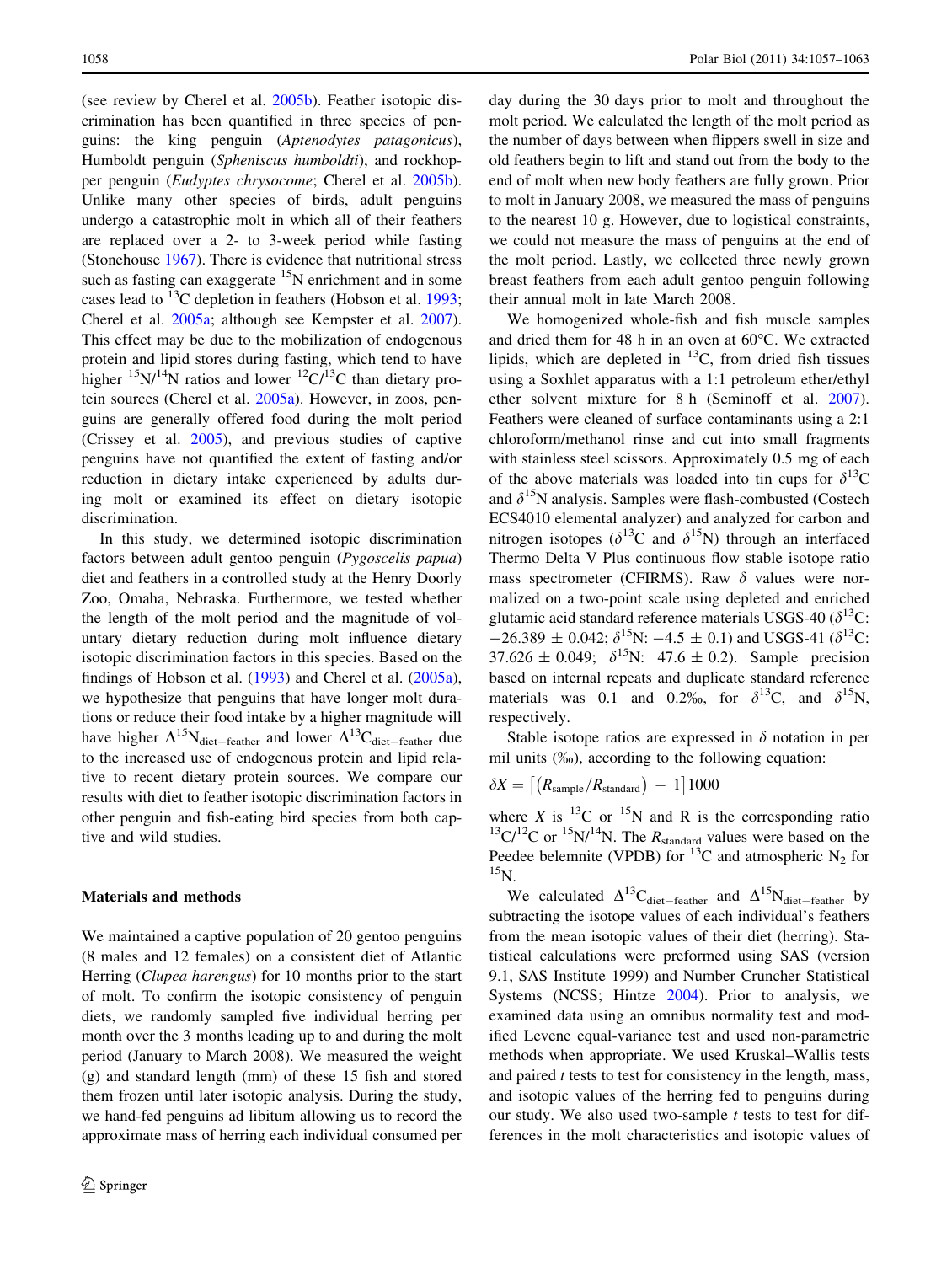feathers between sexes. We tested for a relationship between molt duration and the extent of voluntary food reduction using simple linear regression. Lastly, we used general linear models (GLM) and simple linear regressions when testing for an influence of molt duration, reduction in dietary intake, or their interaction on isotopic discrimination factors. All tests were two-tailed, significance was assumed at the 0.05 level, and means are presented  $\pm$ SD.

## Results

The size and mass of individual herring fed to penguins did not differ over the course of our study  $(H_{3,15} = 1.94$  and 1.46;  $P = 0.379$  and 0.482, for herring length and mass). In addition, the isotopic value of herring did not differ over the course of our study  $(H_{4,25} = 2.78, 0.50, 2.22,$  and 0.18;  $P = 0.249, 0.779, 0.330,$  and 0.914, for whole-fish  $\delta^{13}C$ , fish muscle  $\delta^{13}$ C, whole-fish  $\delta^{15}$ N, and fish muscle  $\delta^{15}$ N), and we found no differences in the isotopic signatures of herring muscle relative to whole fish (Table 1). Therefore, we grouped these 15 samples together and all subsequent analyses are based solely on whole-fish values. In addition, we found no differences in the isotopic values of breast feathers between male and female gentoo penguins (Table 1).

The molt period ranged from 11 to 22 days and averaged  $15.5 \pm 2.5$  days in length but did not differ between males and females (males:  $16.1 \pm 2.7$  and females  $14.5 \pm 1.9$ ;  $t = 1.41$ ,  $P = 0.175$ ). Penguins in our study voluntarily reduced their dietary intake from  $6.7 \pm 1.7\%$ of their body mass in herring  $day^{-1}$  prior to molt to  $1.8 \pm 1.2\%$  of body mass in herring day<sup>-1</sup> during the molt period. This represents an average reduction in food consumption of  $71.7 \pm 22.1\%$  (median: 78.9%; range: 13.1–94.6%). Voluntary reduction in dietary intake did not differ between males and females (males:  $75.0 \pm 19.0$  and females:  $66.8 \pm 26.7$ ;  $t = 0.81$ ,  $P = 0.429$ ). We found no

relationship between molt duration and the extent of voluntary food reduction ( $R^2 = 0.01$ ,  $P = 0.804$ ).

Due to the lack of differences in the isotopic values of breast feathers, duration of molt, and reduction in dietary intake among sexes, they were pooled to conserve sample size when calculating isotopic discrimination factors and testing for an influence of molt duration and reduction in dietary intake. Breast feathers were significantly enriched in both  $\delta^{13}$ C and  $\delta^{15}$ N values relative to their diets (Table 1;  $t = 5.23$  and 24.9;  $P < 0.001$  and 0.001, for  $\delta^{13}C$  and  $\delta^{15}N$ ) and calculated  $\Delta^{13}C_{\text{dict–feature}}$  and  $\Delta^{15}N_{\text{dict–feature}}$  averaged  $1.3 \pm 0.5\%$  and  $3.5 \pm 0.4\%$ , respectively (Table [2](#page-3-0)).  $\Delta^{13}$ C<sub>diet-feather</sub> and  $\Delta^{15}$ N<sub>diet-feather</sub> did not appear to be significantly influenced by molt duration  $(F_{1,20} = 3.51$  and 0.01;  $P = 0.079$  and 0.933, for  $\Delta^{13}$ C<sub>diet-feather</sub> and  $\Delta^{15}$ N<sub>diet-feather</sub>), reduction in dietary intake ( $F_{1,20} = 0.40$ and 0.35;  $P = 0.534$  and 0.560, for  $\Delta^{13}C_{\text{dict-feature}}$  and  $\Delta^{15}$ N<sub>diet-feather</sub>), or their interaction terms ( $F_{1,20} = 0.00$ and 0.20;  $P = 0.350$  and 0.663, for  $\Delta^{13}C_{\text{dict-feature}}$  and  $\Delta^{15}$ N<sub>diet-feather</sub>). The lack of significant relationships between isotopic discrimination factors and molt characteristics was also apparent when testing each relationship separately using simple linear regressions (Fig. [1](#page-3-0)). We also noted a single outlier in our study with both low  $\Delta^{13}$ C<sub>diet-feather</sub> and  $\Delta^{15}$ N<sub>diet-feather</sub> (Fig. [1\)](#page-3-0); however, the results of both our GLM and simple linear regression analyses did not vary when excluding this individual.

## Discussion

While isotopic discrimination factors have been described in other penguin genera, our data represent the first such values for Pygoscelis penguins. The gentoo penguin  $\Delta^{15}$ N<sub>diet-feather</sub> value calculated in our study is similar with those determined in other penguin species (Table [2](#page-3-0)) and consistent with the generalized 3.0–5.0% enrichment in  $\delta^{15}$ N predicted per trophic level (DeNiro and Epstein [1981](#page-5-0);

| Sample                 | $\boldsymbol{n}$ | C/N           | $\delta^{15}N$ (%) |                   | $\boldsymbol{P}$ | $\delta^{13}C$ (%) |                | P     |
|------------------------|------------------|---------------|--------------------|-------------------|------------------|--------------------|----------------|-------|
| Herring                |                  |               |                    |                   |                  |                    |                |       |
| Whole fish             | 15               | $3.2 \pm 0.1$ | $13.7 \pm 0.4$     | $1.81^{\rm a}$    | 0.090            | $-17.2 \pm 1.0$    | $0.73^{\rm a}$ | 0.472 |
| Fish muscle            | 15               | $3.2 \pm 0.1$ | $13.8 \pm 0.3$     |                   |                  | $-17.1 \pm 1.0$    |                |       |
| <b>Breast</b> feathers |                  |               |                    |                   |                  |                    |                |       |
| Male                   | 8                | $3.1 \pm 0.1$ | $17.2 \pm 0.6$     | 0.11 <sup>b</sup> | 0.911            | $-16.0 \pm 0.6$    | $0.61^{\rm b}$ | 0.548 |
| Female                 | 12               | $3.1 \pm 0.1$ | $17.2 \pm 0.2$     |                   |                  | $-15.8 \pm 0.3$    |                |       |
| All                    | 20               | $3.1 \pm 0.1$ | $17.2 \pm 0.4$     |                   |                  | $-15.9 \pm 0.5$    |                |       |

**Table 1** The stable nitrogen and carbon isotope ratios (mean  $\pm$  SD) in food and breast feathers of captive gentoo penguins

 $a$  Paired *t* test between whole fish and fish muscle

 $<sup>b</sup>$  Two sample *t* test between male and female breast feathers</sup>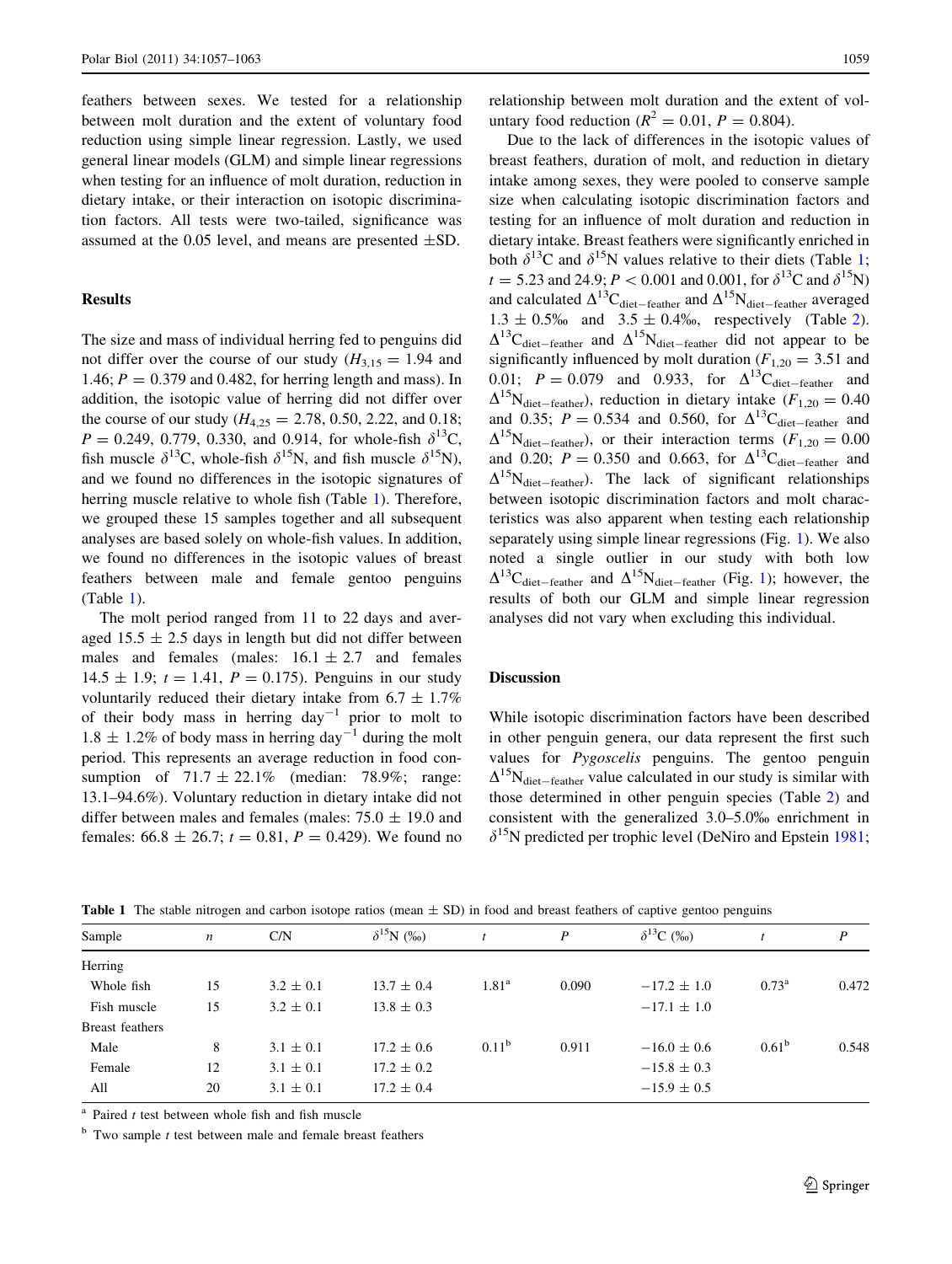<span id="page-3-0"></span>

| Species, age, tissue                        | Diet, molt condition                                | Discrimination Factor (‰) |                |                        |
|---------------------------------------------|-----------------------------------------------------|---------------------------|----------------|------------------------|
|                                             |                                                     | $\delta^{13}C$            | $\delta^{15}N$ | Reference <sup>a</sup> |
| King penguin Aptenodytes patagonicus        |                                                     |                           |                |                        |
| Adult, body feather                         | Herring <sup>b</sup> , captive (reduced feeding)    | 0.1                       | 3.5            |                        |
| Adult, body feather (distal region removed) | Wild diet, fasting on land                          | 1.6                       | 3.6            | $\overline{c}$         |
| Adult, body feather (distal region only)    | Wild diet, feeding at sea                           | 0.4                       | 2.1            | $\overline{2}$         |
| Chick, down                                 | Wild diet, fed by parents                           | 2.4                       | 3.6            | $\overline{c}$         |
| Chick, body feather                         | Wild diet, fed by parents (under fed)               | 1.5                       | 3.4            | $\overline{2}$         |
| Gentoo penguin Pygoscelis papua             |                                                     |                           |                |                        |
| Adult, body feather                         | Herring <sup>b</sup> , captive (reduced feeding)    | $1.3 \pm 0.5$             | $3.5 \pm 0.4$  | 3                      |
| Humboldt penguin Spheniscus humboldti       |                                                     |                           |                |                        |
| Adult, body feather                         | Anchovy <sup>b</sup> , captive (unknown if feeding) |                           | 4.8            | $\overline{4}$         |
| Rockhopper penguin Eudyptes chrysocome      |                                                     |                           |                |                        |
| Adult, body feather                         | Capelin <sup>b</sup> , captive (reduced feeding)    | 0.1                       | 4.4            |                        |

Diet and molt conditions are taken from references listed. Gentoo penguin discriminations factors from this study are provided as mean  $\pm$  SD

<sup>a</sup> (1) Cherel et al.  $2005a$ , (2) Cherel et al.  $2005b$ , (3) This study, (4) Mizutani et al. [1992](#page-6-0)

 $<sup>b</sup>$  Herring (Clupea harengus), anchovy (Engraulis japonica), capelin (Mallotus villosus)</sup>

Fig. 1 The relationships between adult gentoo penguin feather dietary discrimination factors  $(\Delta^{13}\mathbf{C}_{\text{dict-feature}}$  and  $\Delta^{15}N_{\text{dict}-\text{feature}}$ ), the length of the molt period, and the magnitude of voluntary dietary reduction during molt. Open symbols represent males, and closed symbols represent females. Linear regression equations, regression lines (dashed), and 95% confidence lines (dotted) are presented for each relationship

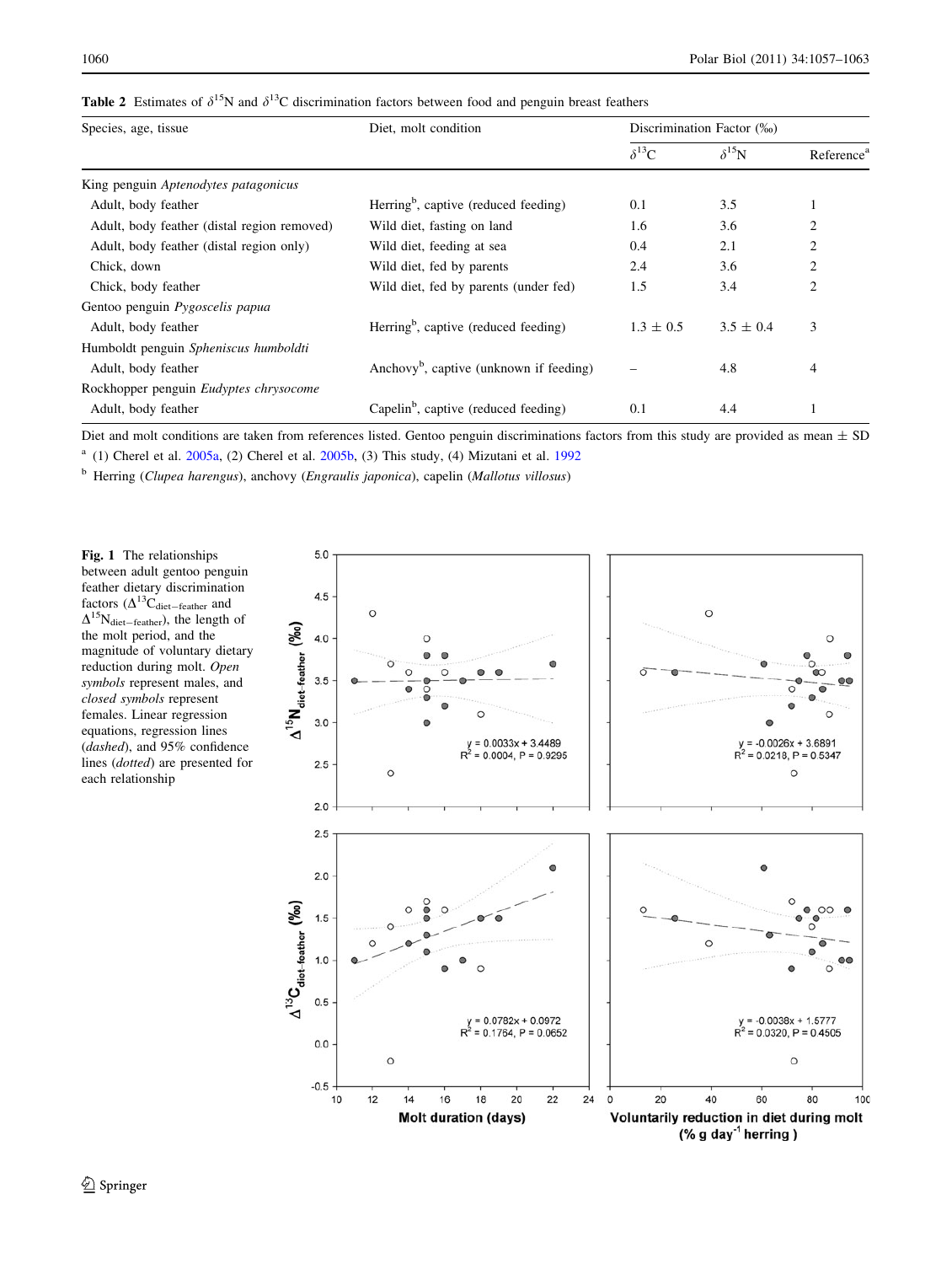Minagawa and Wada [1984](#page-6-0)). Similarly, our gentoo penguin  $\Delta^{13}$ C<sub>diet-feather</sub> value was within the range of discrimination factors determined for other penguin species (Table [2](#page-3-0)). The gentoo penguin  $\Delta^{15}N_{\text{dict-feature}}$  and  $\Delta^{13}C_{\text{dict-feature}}$ values derived from our study will allow for greater application of the use of feathers to quantify Pygoscelis penguin diets using stable isotopes (Tierney et al. [2008](#page-6-0)). However, it is important to note that gentoo penguins naturally feed on variable amounts of crustaceans and fishes and not herring as in our captive study (Miller et al. [2009\)](#page-6-0). We therefore recommend the inclusion of a sensitivity analysis of the potential error involved with quantifying wild diets using isotopic discrimination factors derived from captive populations (Bond and Diamond [2010;](#page-5-0) Polito et al. [2011](#page-6-0)).

Contrary to our hypotheses, we found no significant relationships between molt duration and the magnitude of reduction in dietary intake with the isotopic discrimination factors calculated in our study. Our results differ with findings from previous studies on captive and wild birds, including penguins. Hobson et al. ([1993\)](#page-5-0) found that tissue  $\delta^{15}$ N values of food-restricted Japanese Quail (*Coturnix* japonica) chicks were significantly higher than in chicks fed ad libitum. In the wild, fasting Ross' Geese (Chen *rossii*) have tissues enriched in  $^{15}N$  (Hobson et al. [1993](#page-5-0)), and the proximal ends of adult king penguin body feathers grown while fasting are enriched in  ${}^{15}N$  and depleted in  ${}^{13}C$ relative to the distal tips and sheathes of body feathers that are grown at sea (Cherel et al. [2005a](#page-5-0)). However, in our study, gentoo penguin  $\Delta^{15}N_{\text{dict-feature}}$  was not significantly affected by the duration of molt or intensity of fasting. Furthermore, while we did observe an apparent slight increase in  $\Delta^{13}C_{\text{dict-feature}}$  values with molt duration, this trend was not significant and likely influenced by a single outlier with a low  $\Delta^{13}C_{\text{diet-feather}}$  $\Delta^{13}C_{\text{diet-feather}}$  $\Delta^{13}C_{\text{diet-feather}}$  (Fig. 1).

Unlike wild penguins, adults in our study had access to food while molting. It may be that while captive adults were molting, they did not attain a similar physiological state to wild penguins and as such any fasting-induced variation in  $\delta^{15}$ N and  $\delta^{13}$ C values was not apparent in their feathers. In addition, not all studies have found evidence of  $^{15}N$ enrichment and/or  $^{13}$ C depletion in tissues produced while under nutritional stress (Kempster et al. [2007;](#page-5-0) Williams et al. [2007;](#page-6-0) Sears et al. [2009](#page-6-0)). A recent review and case study using song sparrows suggest isotopic values may not be linearly related to nutritional stress and there may be a threshold level of stress below which such isotopic changes are likely to be negligible (Kempster et al. [2007](#page-5-0)). Unfortunately, due to logistical constraints, we could not quantify individuals' mass loss over the molt period. It might be possible that if we had used this metric of fasting intensity, any moderate effects of fasting on feather isotopic discrimination would have become apparent.

The feather discrimination factors we calculated in this study were similar to those previously estimated in both captive and fasting wild king penguins (Table [2](#page-3-0)). Similar to our study, in a captive study of king penguins, individuals were offered food during the molt period but voluntarily reduced their food consumption dramatically (Cherel et al. [2005b](#page-5-0), Y. Cherel, pers. comm.). Even so, the  $\Delta^{15}N_{\text{dict–feature}}$  derived from Cherel et al. [\(2005b](#page-5-0)) captive study was nearly identical to the  $\Delta^{15}N_{\text{dict-feather}}$  estimated in fasting wild king penguins (Table [2;](#page-3-0) Cherel et al. [2005a\)](#page-5-0). This result suggests that any food provided to adults in Cherel et al.'s [\(2005b](#page-5-0)) captive study had little effect on feather  $\delta^{15}N$  discrimination relative to naturally fasting wild king penguins. Most penguins gain a significant amount of weight prior to molt, including the preferential buildup and storage of proteins in skeletal muscles (Stonehouse [1967](#page-6-0); Cherel et al. [1993;](#page-5-0) Cherel [1995\)](#page-5-0). Furthermore, pectoral muscles and integument protein metabolism provide approximately 77% of the total protein needed for new feather synthesis in wild penguins (Cherel et al. [1994\)](#page-5-0). These findings suggest that adult penguin feathers are preferentially synthesized from a pool of body proteins and that any dietary proteins ingested during molt may contribute little to feather synthesis. However, it is important to note that unlike  $\Delta^{15}N_{\text{dict-feature}}$ , estimates of  $\Delta^{13}$ C<sub>diet-feather</sub> differed between captive and wild king penguins by approximately 1.5% (Cherel et al. [2005a,](#page-5-0) [b](#page-5-0)). Seasonal variation in the diets of wild king penguins and thus isotopic differences in the  $\delta^{13}$ C signatures of their endogenous vs. dietary carbon pools may account for differences in  $\delta^{13}$ C discrimination factors in comparison with captive penguins kept on a constant diet. In addition, carbon and nitrogen used in feather synthesis may be sourced independently from each other (Klasing [1998](#page-5-0)).  $\Delta^{13}$ C<sub>diet-feather</sub> values may be affected not only by variation in the contribution of different carbon pools (endogenous vs. dietary) as in  $\Delta^{15}N_{\text{dict-feature}}$  values but possibly also by carbon sources within each pool (protein vs. lipid; Bearhop et al. [2002](#page-5-0)). These results highlight the inherent complexity of the metabolic pathways involved in the synthesis of feather keratin.

When examining captive studies in general, the range of  $\Delta^{15}$ N<sub>diet-feather</sub> in adult penguins, which fast while they molt, and other fish-eating birds, which do not, is similar  $(2.1-4.8\% \text{ v s. } 3.0-5.3\% \text{ s})$ ; see review by Cherel et al. [2005a\)](#page-5-0). As penguins are suggested to ''feed on themselves'' during molt, one might expect penguins to have higher  $\Delta^{15}N_{\text{dict}-\text{feature}}$  values than other seabirds on average. We suggest two possible explanations for this observation: (1) penguins in captive studies may not attain a similar fasting state such that their physiology is more similar to non-fasting fish-eating birds and/or  $(2)$  speciesspecific metabolic adaptations to limit nutritional stress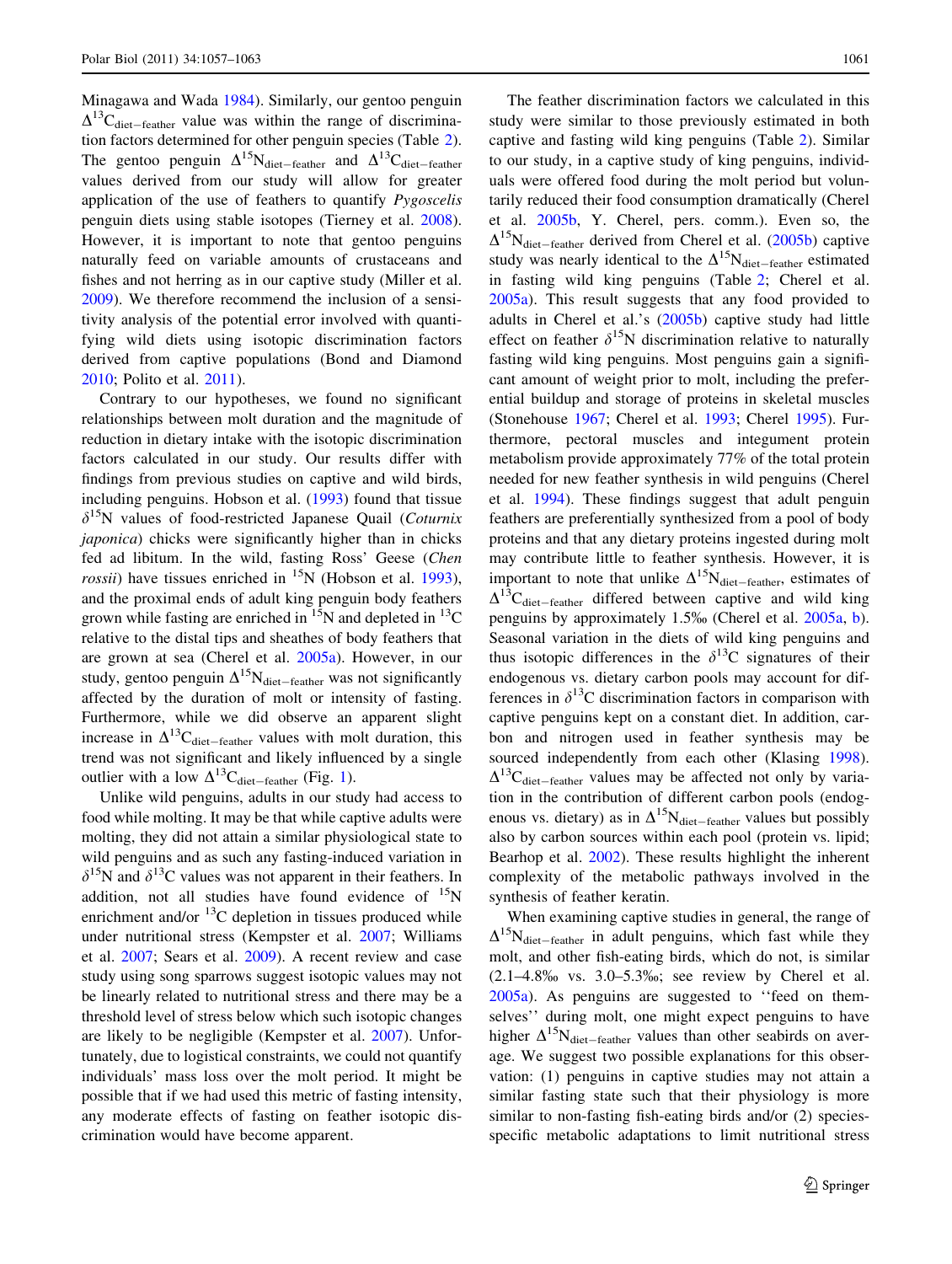<span id="page-5-0"></span>while fasting and their relative reliance on endogenous vs. dietary pools during feather growth may confound comparisons across species. These two explanations are not exclusive and both may contribute to the lack of differences between captive studies of penguin and non-fasting, fish-eating birds. While captive penguins may not be under the same metabolic constraints during molt as wild penguins, small amounts of food provided to adults in captive studies appear to have little to no effect on  $\Delta^{15}N_{\text{diet-feather}}$ (Cherel et al. 2005a, b). Thus, species-specific and even age-specific differences in the relative importance of income and capital investment and variation in the biochemical pathways involved in feather synthesis are likely to confound such comparative examinations. For example, growing chicks have metabolic constraints that differ from adults and can often lead to differences in isotopic discrimination factors with age (Williams et al. [2007;](#page-6-0) Sears et al. [2009](#page-6-0)). While this may be true in some species, there is little evidence to suggest such age effects in penguins as the  $\Delta^{15}N_{\text{dict-feature}}$  values of king penguin chicks, which are fed during feather synthesis, are similar to those calculated for fasting adult king penguins (Table [2](#page-3-0); Cherel et al. 2005a). It may be that king penguin chicks and some other fish-eating birds that do not fast during molt also utilize variable amounts of amino acids from endogenous pools for feather synthesis (Murphy [1996;](#page-6-0) Bearhop et al. 2002). A recent study suggests up to 60% contribution of endogenous proteins to greylag geese (Anser anser) flight feather synthesis (Fox et al. 2009). In many avian species, the utilization of endogenous pools in addition to dietary pools during feather growth could be an adaptation to molting during metabolically stressful periods such as migration or reproduction (Merilä [1997](#page-6-0); Yuri and Rohwer [1997;](#page-6-0) Bridge 2006; Ramos et al. [2009\)](#page-6-0).

In summary, the diet to feather isotopic discrimination factors calculated in our study are similar to those estimated in wild penguins and as such will allow for a greater application of the use of feathers to quantify Pygoscelis penguin diets using stable isotopes. However, further work is needed to elucidate the biochemical pathways involved in feather synthesis, the relative importance of income and capital investments, and how these factors interact and affect isotopic discrimination in captive and wild seabirds.

Acknowledgments This research was funded by NSF OPP grants ANT-0125098 and ANT-0739575, with additional support from a Ralph W. Brauer Fellowship to M. Polito. We thank K. Vires, J. Beck, K. McGrath, T. Solberg and D. Rivard, and the staff of the Scott Kingdoms of the Seas Aquarium at Omaha's Henry Doorly Zoo for their invaluable assistance with this study. T. Lankford and K. Durenberger provided assistance with lipid extractions and stable isotope analysis. We also thank Y. Cherel and K. Hobson for helpful insights during the preparation of this manuscript. This manuscript was improved through the comments of three reviewers: M. Beaulie,

A. Bond, and C. Williams. This work complies with, and was completed in accordance to, IACUC permit number HDZ#07-800.

#### References

- Bearhop S, Waldron S, Voiter SC, Furness RW (2002) Factors that influence assimilation rates and fractionation of nitrogen and carbon stable isotopes in avian blood and feathers. Phys Biochem Zool 75:451–458. doi[:10.1086/342800](http://dx.doi.org/10.1086/342800)
- Bond AL, Diamond AW (2010) Recent Bayesian stable isotope mixing models are highly sensitive to variation in discrimination factors. Ecol Appl (In press). doi: [10.1890/09-2409.1](http://dx.doi.org/10.1890/09-2409.1)
- Bridge EL (2006) Influences of morphology and behaviour on wingmolt strategies in seabirds. Mar Ornithol 34:7–19
- Cherel Y (1995) Nutrient reserve storage, energetics, and food consumption during the prebreeding and premoulting foraging periods of King Penguins. Polar Biol 15:209–214. doi[:10.1007/](http://dx.doi.org/10.1007/BF00239060) [BF00239060](http://dx.doi.org/10.1007/BF00239060)
- Cherel Y, Charrassin JB, Handrich Y (1993) Comparison of body reserve buildup in prefasting chicks and adults of King Penguins (Aptenodytes patagonicus). Physiol Zool 66:750–770
- Cherel Y, Charrassin JB, Challet E (1994) Energy and protein requirements for molt in the King Penguin Aptenodytes patagonicus. Am J Physiol 266:1182–1188
- Cherel Y, Hobson KA, Weimerskirch H (2000) Using stable-isotope analysis of feathers to distinguish moulting and breeding origins of seabirds. Oecologia 122:155–162. doi[:10.1007/PL00008843](http://dx.doi.org/10.1007/PL00008843)
- Cherel Y, Hobson KA, Bailleul F, Groscolas R (2005a) Nutrition, physiology, and stable isotopes: new information from fasting and molting penguins. Ecology 86(11):2881–2888. doi[:10.1890/](http://dx.doi.org/10.1890/05-0562) [05-0562](http://dx.doi.org/10.1890/05-0562)
- Cherel Y, Hobson KA, Hassani S (2005b) Isotopic discrimination factors between food and blood and feathers of captive penguins: Implications for dietary studies in the wild. Physiol Biochem Zool 78(1):106–115. doi:[10.1086/425202](http://dx.doi.org/10.1086/425202)
- Crissey S, Rice DF, Rice AL, McGill P, Slifka KS (2005) Diet and Nutrition. In: Penguin Husbandry Manual, 3rd edn. Penguin taxon advisory group of the American zoo and aquarium Association, pp 86–111 <http://www.aviansag.org/standards.html>
- DeNiro MJ, Epstein S (1981) Influence of diet on the distribution of nitrogen isotopes in animals. Geochim Cosmochim Acta 45:341–351
- Fox AD, Hobson KA, Kahlert J (2009) Isotopic evidence for endogenous protein contributions to greylag goose Anser anser flight feathers. J Avian Biol 40:108–112. doi[:10.1111/j.1600-](http://dx.doi.org/10.1111/j.1600-048X.2009.04720.x) [048X.2009.04720.x](http://dx.doi.org/10.1111/j.1600-048X.2009.04720.x)
- Hintze J (2004) NCSS and PASS. Number cruncher statistical systems, Kaysville <http://www.ncss.com>
- Hobson KA (1999) Tracing origins and migration of wildlife using stable isotopes: a review. Oecologia 120:314–326. doi[:10.1007/](http://dx.doi.org/10.1007/s004420050865) [s004420050865](http://dx.doi.org/10.1007/s004420050865)
- Hobson KA, Clark RG (1992) Assessing avian diets using stable isotopes II. Factors influencing diet-tissue fractionation. Condor 94:189–197
- Hobson KA, Alsaukas RT, Clark RG (1993) Stable nitrogen enrichment in avian tissues due to fasting and nutritional stress: implications for isotopic analysis of diet. Condor 95:388–394
- Kempster B, Zanette L, LongstaVe FJ, MacDougall-Shackleton SA, Wingfield JC, Clinchy M (2007) Do stable isotopes reflect nutritional stress? Results from a laboratory experiment on song sparrows. Oecologia 151:365–371. doi[:10.1007/s00442-006-0597-7](http://dx.doi.org/10.1007/s00442-006-0597-7)
- Klasing KC (1998) Comparative avian nutrition. CAB International, New York